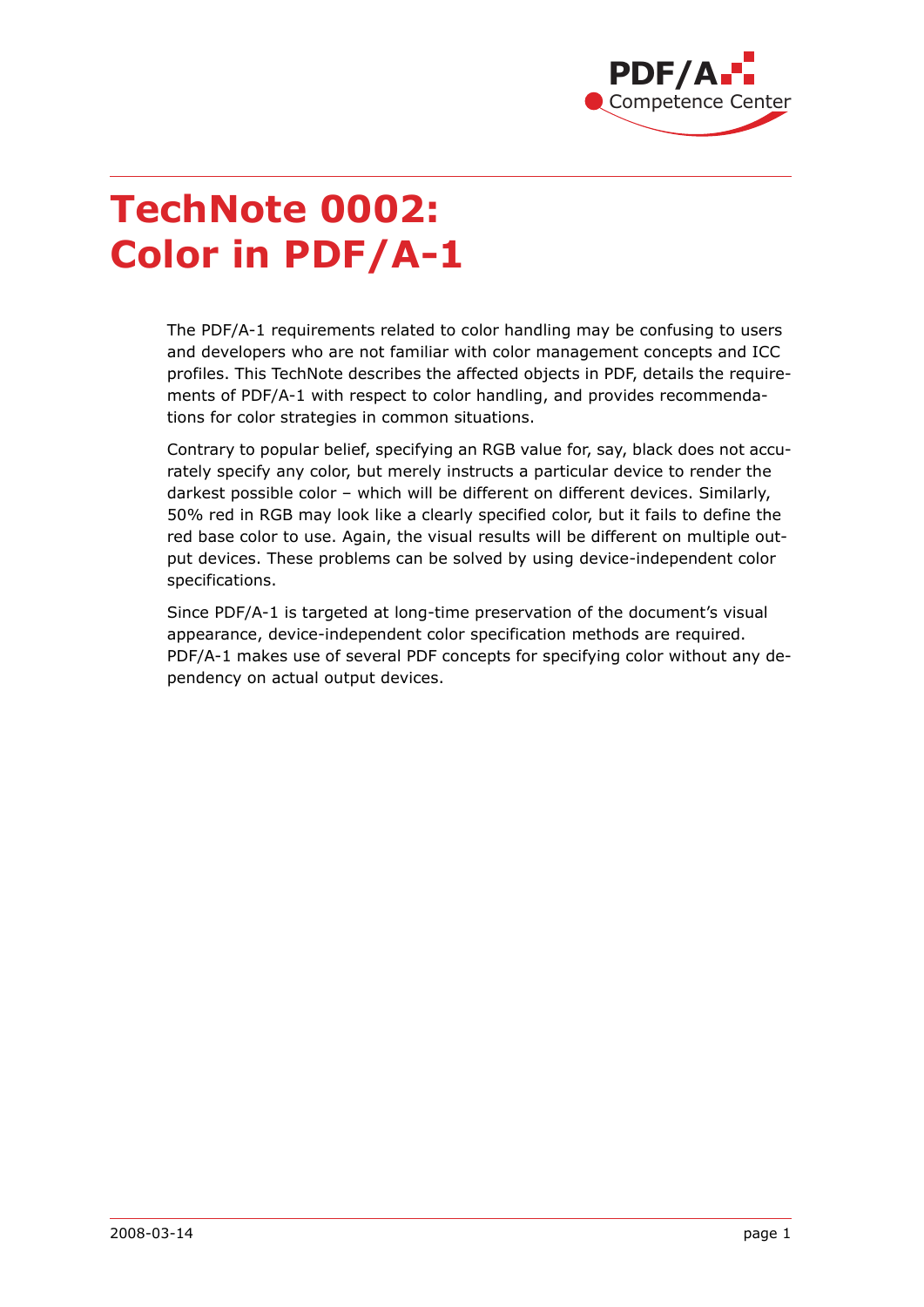

## **1 PDF Color Concepts**

#### **1.1 Color Spaces in PDF**

PDF supports various color spaces which can be grouped as follows:

- Device color spaces refer to a specific output technology, and cannot be used to specify color values such that colors are reproducible in a predictable way across a range of output devices: *DeviceGray*, *DeviceRGB*, *DeviceCMYK.*
- CIE-based color spaces specify colors in a way which is related to the human visual perception; they are inherently capable of specifying colors which can be reliably reproduced on multiple output devices: *CalGray*, *CalRGB*, *Lab*, *ICCBased.* These are also referred to as device-independent color spaces.
- Special color spaces:

*Separation* and *DeviceN* require an alternate color space from one of the previous two groups. The alternate color space allows the PDF consumer to simulate the color on devices which do not support the specified Separation or DeviceN color space directly.

The *Indexed* color space requires a base color space, and only serves as a compact notation for the base color space.

The *Pattern* color space is used to create repeating figures (tiling pattern) or smooth gradients (shading patterns). It can work with one or more of the other color spaces.

#### **1.2 Sources of Color**

It is important to keep in mind where color spaces can play a role in PDF. Color in PDF may be related to the following types of objects:

- Raster images, i.e. Image XObjects or inline images
- Text and vector objects in content streams; PDF supports the following uses of content streams: page contents, Form XObjects, appearance streams for annotations (including form fields), glyph descriptions for a Type 3 font, and patterns.
- Decoration of interactive elements, e.g. annotation borders
- Thumbnail images, i.e. the Thumb entry in a page dictionary
- Shading patterns
- Transparency groups (but transparency isn't permitted anyway in PDF/A-1)
- Bookmarks

Π

Π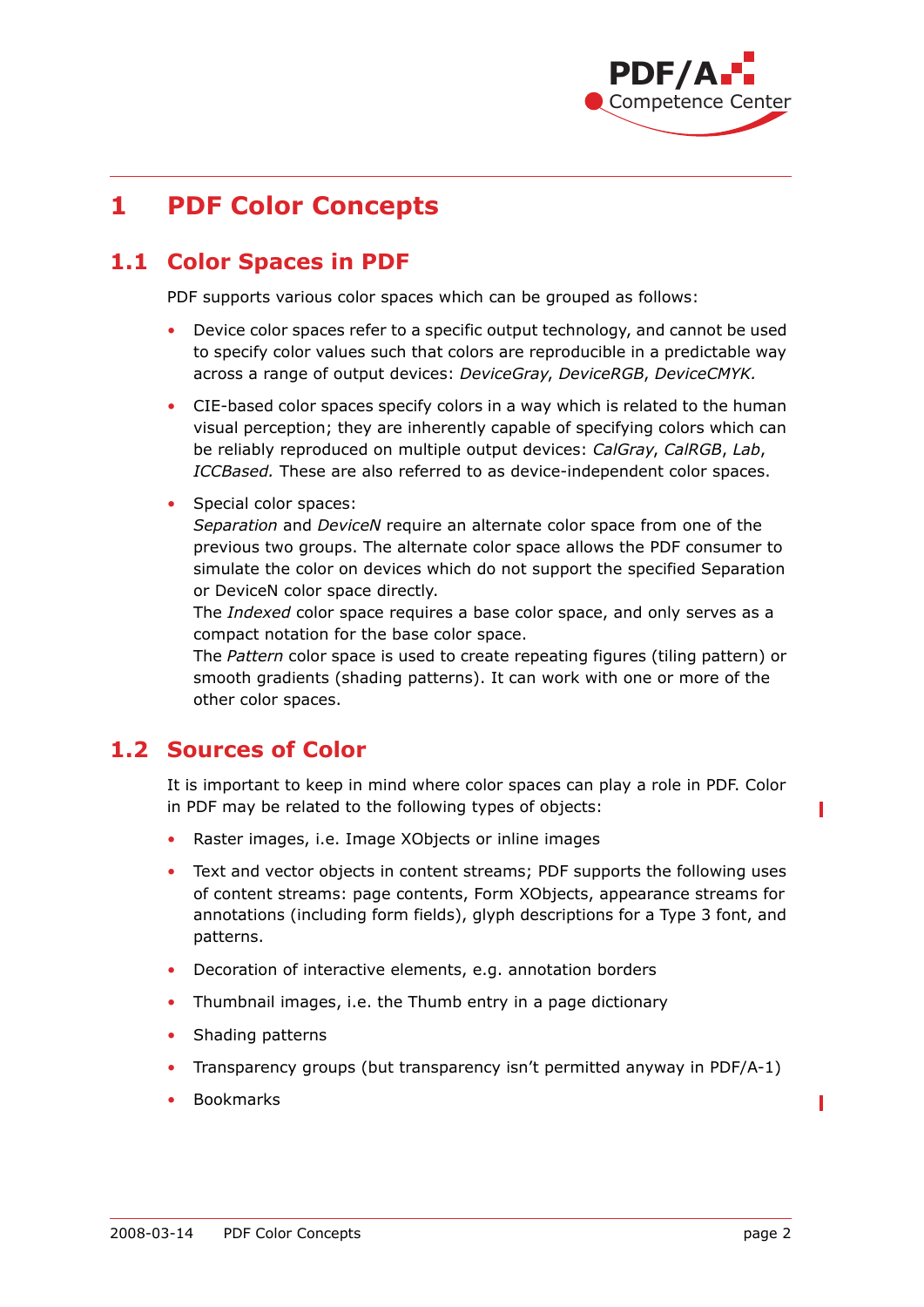

#### **Note Although bookmarks can be colorized with the /C entry in an outline item dictionary, they are considered interactive elements that do not need to be color managed. In other words, all color-related requirements discussed in this TechNote do not apply to bookmarks.**

#### **1.3 Default Color Spaces**

Default color spaces provide a way to systematically remap device-specific colors to device-independent colors. In order to achieve this, one of the entries DefaultGray, DefaultRGB, or DefaultCMYK must be present in the appropriate resource dictionary. A default color space may contain any color space other than Lab, Indexed, or Pattern. The default color space will be used instead of the original DeviceGray, DeviceRGB, or DeviceCMYK color space, and must be compatible with it (same number of components).

The PDF 1.4 reference doesn't explicitly specify whether default color spaces apply to the colors used in annotations (e.g. border colors). Annotation colors should therefore be treated as device-dependent colors even if the page specifies a device-independent default color space.

### **1.4 ICC Profiles**

ICC profiles are a file format which can be used to describe the color characteristics of a particular device. The ICC specification [\[4\]](#page-11-0) explains that "device profiles provide color management systems with the information necessary to convert color data between native device color spaces and device independent color spaces". The ICC specification classifies color devices according to their use as input devices (e.g. scanners, digital cameras; device class signature "scnr"), display devices (e.g. monitors; device class signature "mntr"), or output devices (e.g. printers; device class signature "prtr").

ICC profiles have been standardized by the International Color Consortium ICC, and form the basis of modern color management. ICC profile support ranges from operating systems to applications as well as input and output devices. The ICC file format and color management framework has also been published as ISO 15076 [\[8\]\)](#page-11-1).

An ICC profile often does not describe a specific device, but rather a class of devices (or printing conditions in the case of output devices). However, ICC profiles can be created for specific devices if high quality in color reproduction must be achieved.

In PDF ICC profiles are mainly used to define ICCBased color spaces or to specify the destination profile in an output intent (see next section). ICC profiles can also be used to specify default color spaces to map device-dependent colors to

Γ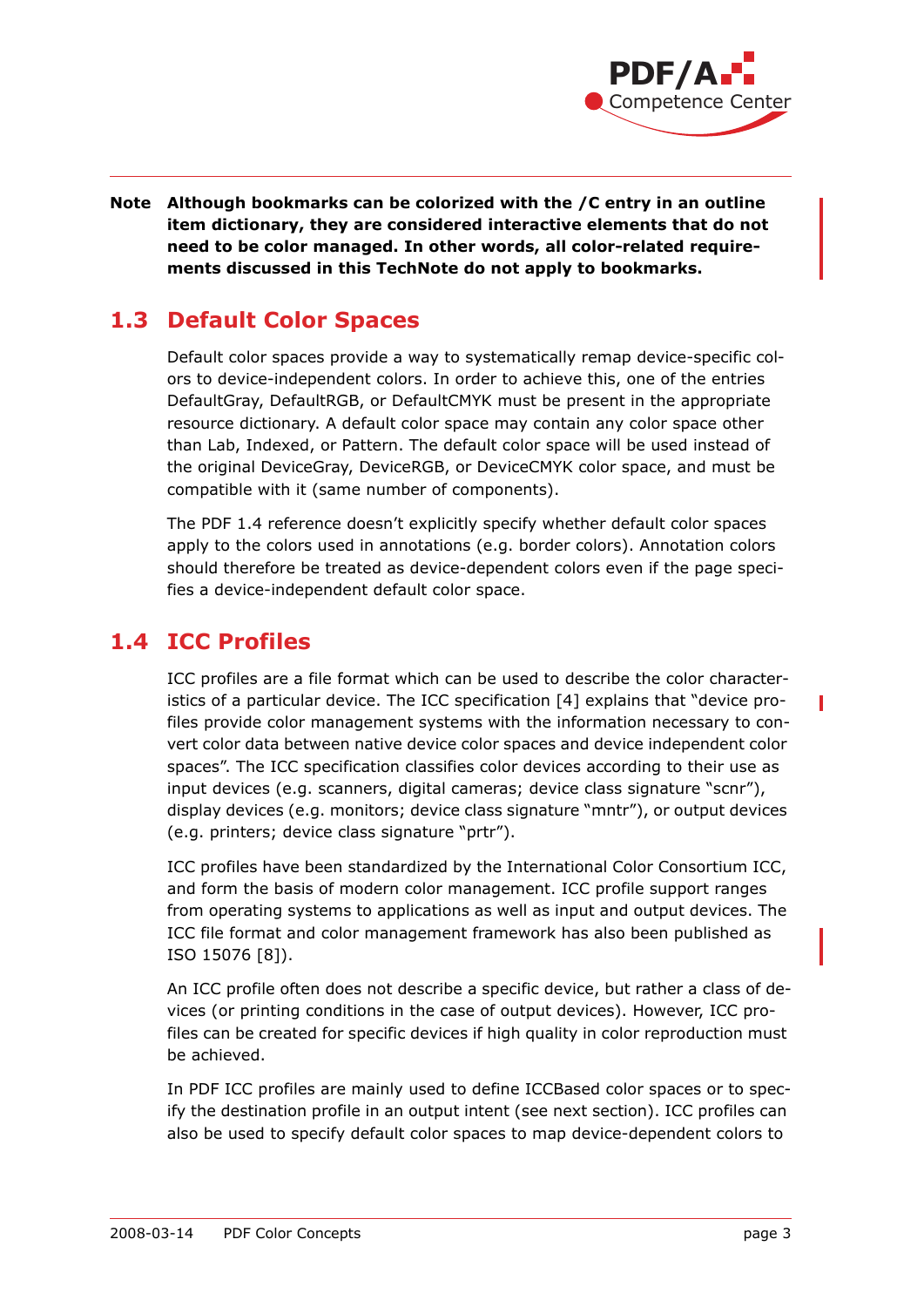

device-independent colors. All these uses of ICC profiles are supported in PDF/A-1.

An ICC profile which is used to define an ICCBased color space must include the "toCIE" profile information ("AToB" in ICC terminology); the "fromCIE" information ("BToA") will be ignored if present.

ICC profiles include major and minor version numbers which reflect the version of the ICC specification to which the profile conforms. According to the PDF reference for PDF 1.3 and later versions, only specific major/minor ICC profile versions are supported by a particular PDF version. For example, according to the PDF 1.4 reference only profiles based on ICC specification ICC.1:1998-09 and its addendum ICC.1A:1999-04 (internal profile version 2.2) are supported. However, this caused problems for users as profiling software moved to newer ICC versions. Since the ICC specification mandates that changes in the minor version number must never introduce any incompatible changes, industry experts from the PDF/A, PDF/X, and color communities agreed on the following relaxed ICC versioning scheme for PDF:

- PDF 1.4 and below accept ICC major version 2 (any minor version).
- PDF 1.5 and above accept ICC major version 4 or below (any minor version).

On this basis PDF/A-1 documents can use all version 2.x ICC profiles, regardless of the minor version.

PDF up to 1.7 supports ICC profiles in the color spaces Grayscale, RGB, CMYK, and Lab.

ICC profiles can be embedded in all common raster graphics formats. Most scanners will include an ICC profile in the generated image data ("image tagging"). If the profile is kept with the image data when creating PDF from the image, the result will be a device-independent ICCBased color space. If the profile is dropped in the process, the result will be a device-dependent color space unless a "best guess" profile is attached, e.g. the sRGB profile discussed below.

#### **1.5 Output Intents**

The output intent in a PDF document describes the intended class of output devices or the intended printing condition. In PDF 1.4 output intents can be specified by an identifying name, or by means of an embedded ICC destination profile (DestOutputProfile).

An ICC profile which is used as a destination profile in an output intent must include the "toCIE" profile information ("AToB") and the "fromCIE" information ("BToA"). This means that only display device (device class "mntr") and output device (device class "prtr") profiles are allowed. Input device profiles (device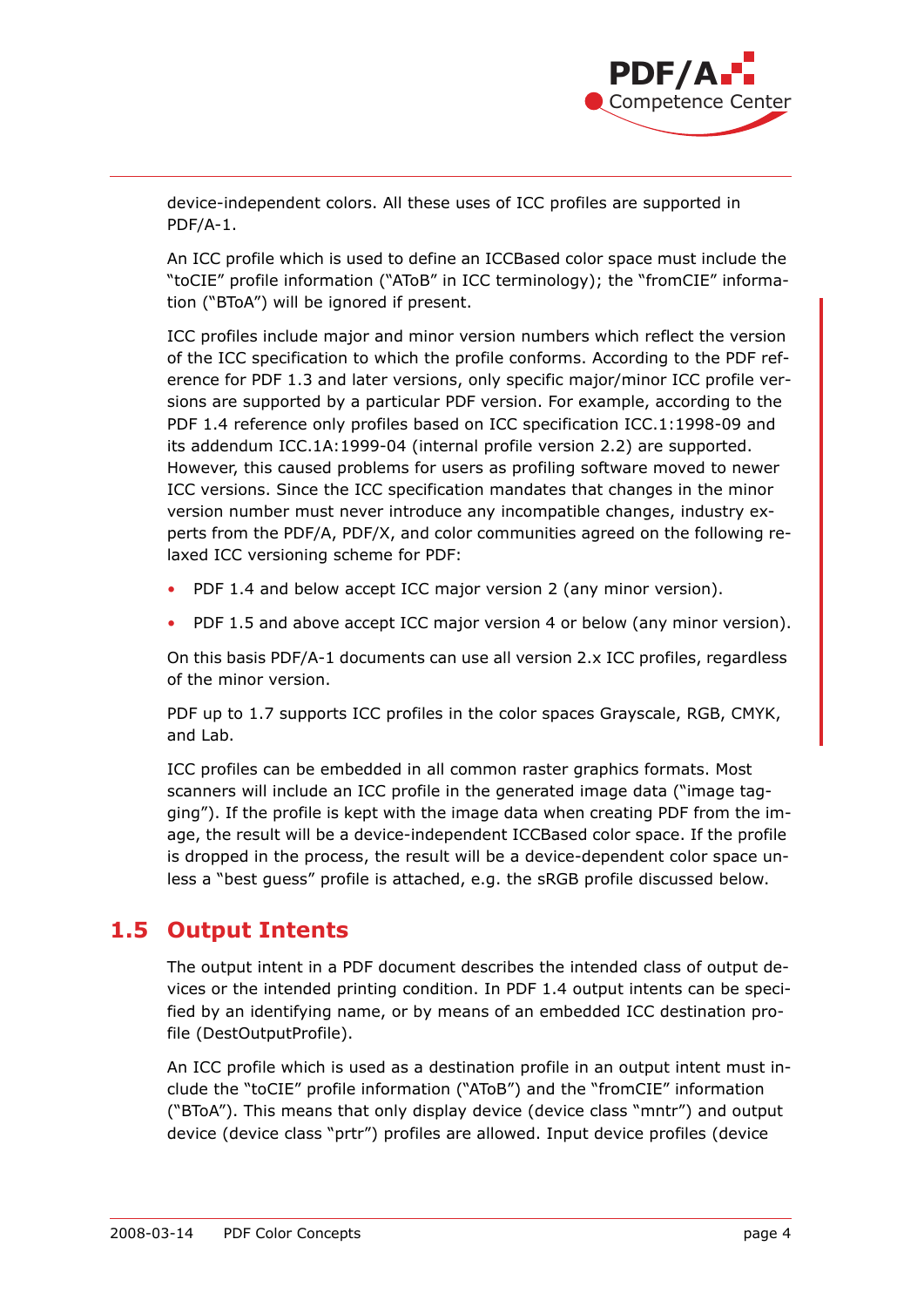

class "scnr") and color space conversion profiles (signature "spac") are not allowed. This condition is not explicitly stated in the PDF Reference, though.

The PDF consumer will use the output intent to convert all device-dependent colors to device-independent colors. Applying standard ICC conversion rules these will in turn be adjusted to produce the colors on the selected device (e.g. monitor or printer) using the device's ICC profile.

A PDF document may contain multiple output intents, where each intent has a unique subtype. At the time of publication subtypes for PDF/X and PDF/A-1 have been defined, but there may be subtypes for other purposes as well.

An OutputConditionIdentifier is required for each output intent regardless of its subtype; this is a string which identifies the intended output device or production condition.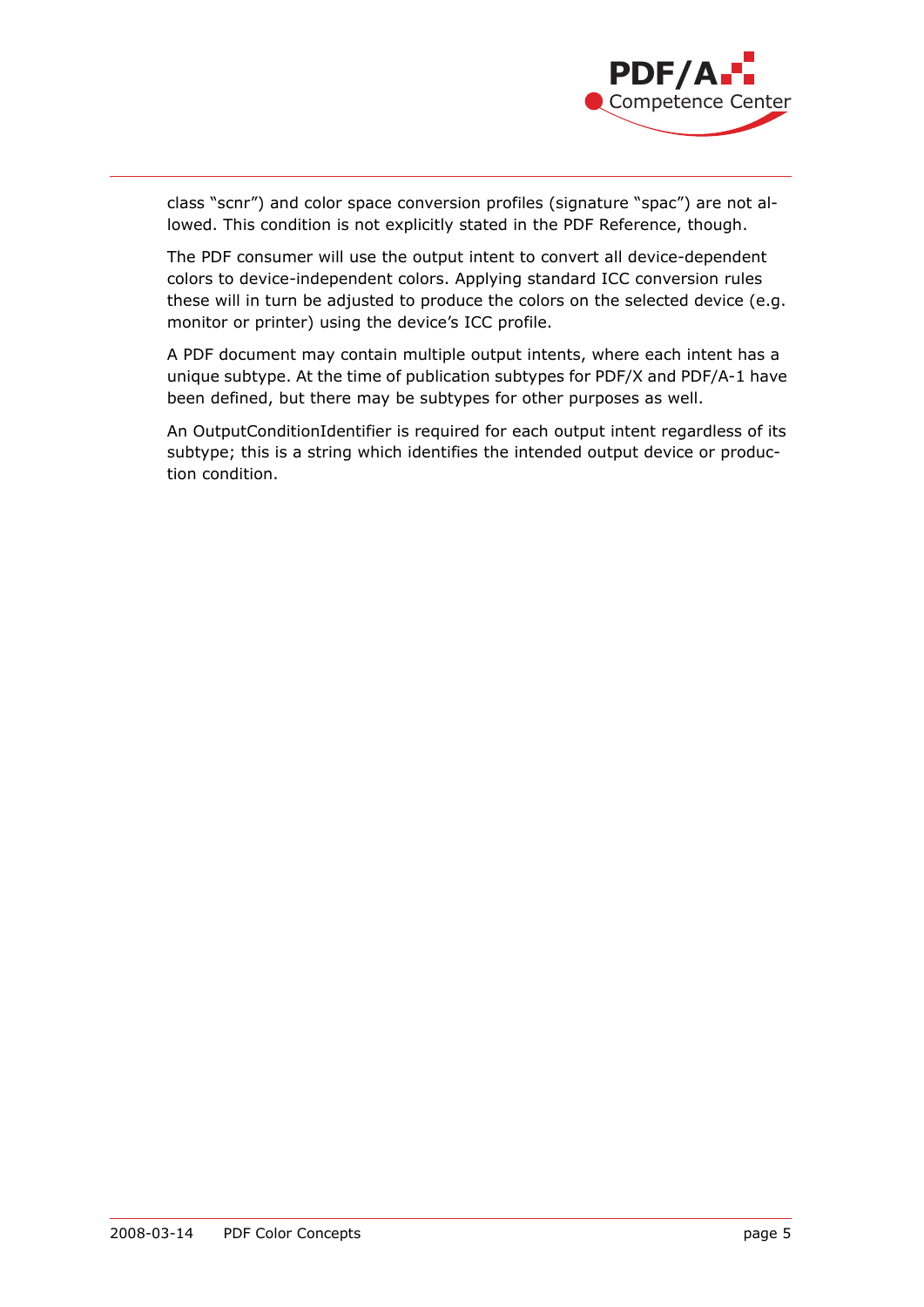

## **2 Output Intents in PDF/A-1**

#### **2.1 Types of Output Intents**

In PDF/A-1 device-independent color specification can be achieved by the following methods (or a combination of those):

- Colors are directly specified in one or more device-independent color spaces;
- Device-independent colors can be specified indirectly via default color spaces.
- The target output condition for viewing or printing is characterized by means of the destination profile in the output intent (which must have the subtype GTS\_PDFA1). Regular ICC profiles are used as the destination profile in such output intents.

Subject to the types of color spaces used in the document, an output intent may or may not be required. The following situations are possible in PDF/A-1 with respect to the output intent:

- No output intent is present
- Embedded grayscale profile (color space signature "GRAY") as destination profile in the output intent
- Embedded RGB profile (color space signature "RGB ") as destination profile in the output intent
- Embedded CMYK profile (color space signature "CMYK") as destination profile in the output intent

#### **2.2 Comparison of PDF/A and PDF/X Output Intents**

While the general concept of using output intents in PDF/A-1 is similar to the PDF/X family of standards for the exchange of PDF documents in the graphic arts industry, the following differences between PDF/A-1 and PDF/X-3 (or PDF/X-1a which has the same output intent requirements as PDF/X-3) should be noted:

- PDF/X-1a and PDF/X-3 always require an output intent, while PDF/A-1 documents do not necessarily need an output intent (if all colors are specified in device-independent color spaces).
- While PDF/X-1a and PDF/X-3 allow references to a *standard printing condition* by name (without embedding any destination profile), PDF/A-1 always requires a destination profile to be embedded in a PDF/A-1 output intent (if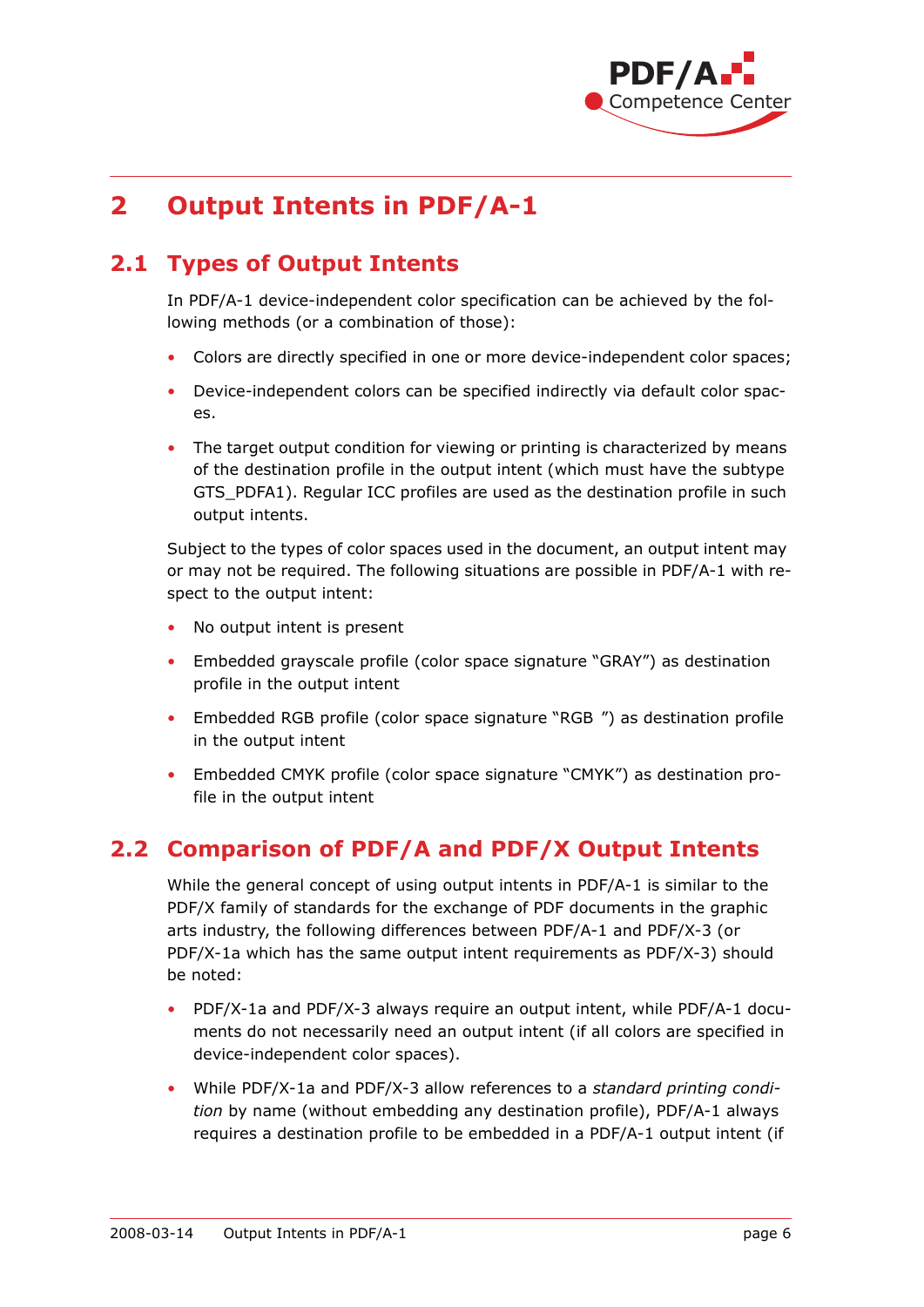

an output intent is present at all). No references to external destination profiles are allowed to avoid any dependencies.

• While PDF/X-1a and PDF/X-3 allow only output device profiles (device class "prtr") as destination profile in the output intent, PDF/A-1 supports all ICC profile types which are permitted by the PDF 1.4 reference. In particular, monitor profiles are allowed in PDF/A-1, but not in PDF/X-1a or PDF/X-3.

A PDF/A-1 document can at the same time conform to PDF/X-1a or PDF/X-3. While PDF/X-1a and PDF/X-3 require an output intent via an embedded destination profile or a reference to a standard output condition, PDF/A-1 does not support the use of named standard output conditions. Therefore, such combined documents may refer to a standard output condition in the PDF/X output intent, and an embedded destination profile in the PDF/A-1 output intent. However, if both the PDF/X and PDF/A-1 output intents are specified by a destination profile, both profiles must be described by the same ICC profile stream object in the PDF. PDF/A-1 does not allow embedding of two different destination profiles for the PDF/X and PDF/A-1 output intents.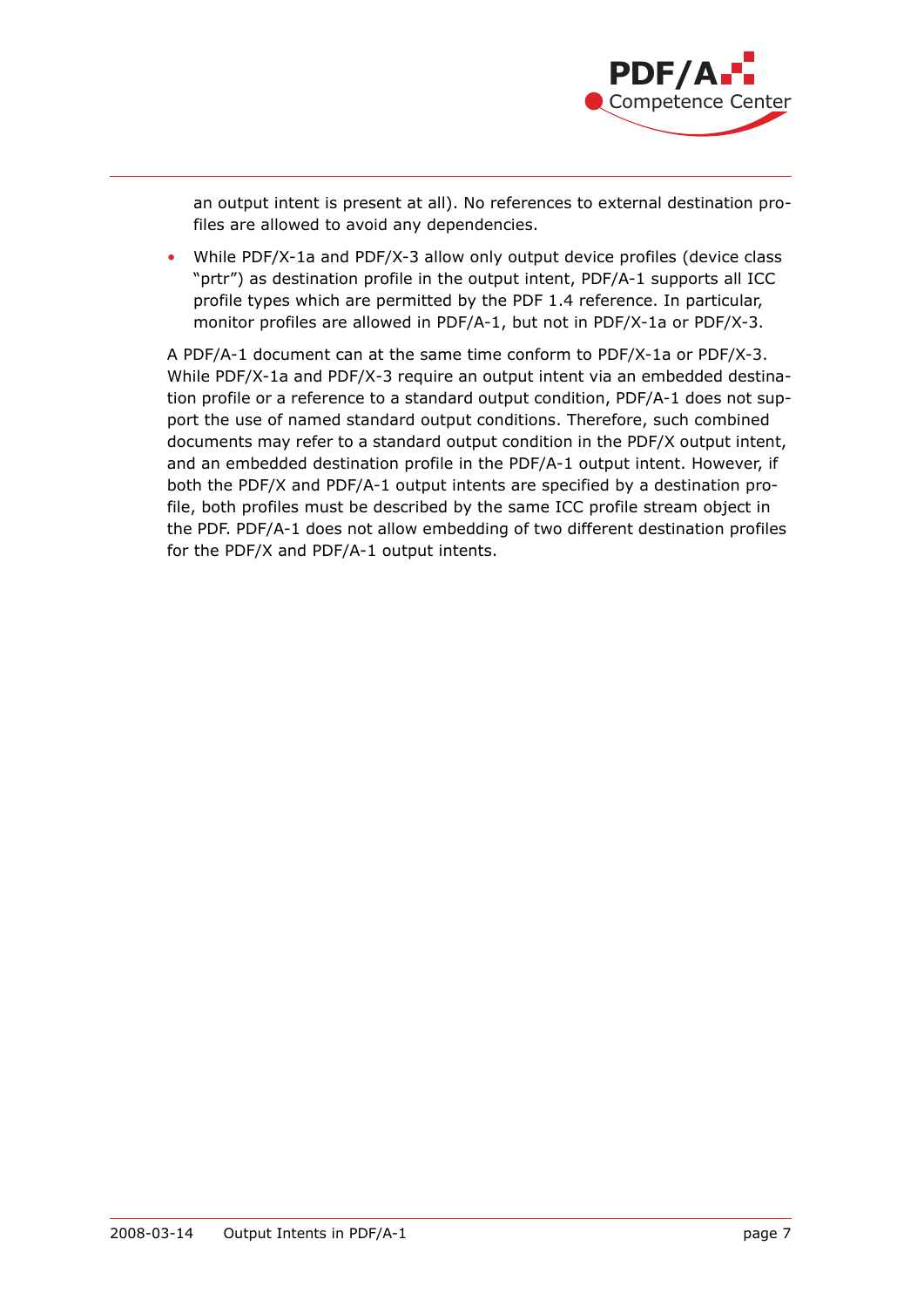

## **3 Where can I get ICC Profiles?**

Although software is available which can be used to create ICC profiles for a given device, only few PDF/A-1 users and developers will be in a position to create custom ICC profiles appropriate for the intended use of their documents. (Creating custom profiles may only be relevant when converting analog content to PDF, e.g. with scanners or diagnostic devices.) Before discussing color strategies for PDF/A-1 we'd like to mention some sources of freely available and highquality ICC profiles.

**Note The ICC profiles listed below are available for free download. However, the PDF/A Competence Center advises all implementors to obtain any required redistribution rights from the respective licensor if they intend to include these profiles in their products.**

#### **3.1 sRGB ICC Profile**

The sRGB ("standard RGB") color space has been jointly developed by HP and Microsoft in order to provide an easy color management approach for common computer graphics and digital photography scenarios. It is especially targeted at common RGB monitors and digital cameras, and widely supported by other vendors. sRGB has also been published by several standards organizations, including W3C and ISO/IEC (61966-2-1) [\[5\]](#page-11-2), [\[7\].](#page-11-3) Many devices, including scanners, cameras, monitors and printers support the sRGB color space without any additional configuration. This makes the sRGB color space a good basis for color management in situations where the effort for creating custom ICC profiles is not justified.

ICC profiles for the sRGB color space are freely available from several sources (see Bibliography).

#### **3.2 ECI ICC Profiles**

The European Color Initiative (ECI) is "a group of experts which is dedicated to advancing media-neutral color data-processing in digital publishing systems". ECI has published various materials related to color management issues, and has produced a number of high-quality ICC color profiles which are available for free download [\[9\]](#page-11-4). These ICC profiles are mainly targeted at offset and gravure printing, but also include the eciRGB profile which supports a wider gamut (range of colors) than sRGB. However, eciRGB should not be used as a best guess profile for tagging any image source data or as the destination profile in an output intent since it does not describe any actual device, but rather serves as a working color space (which is encoded as a monitor profile). RGB contents of unknown origin are usually best described by sRGB.

Π

Ī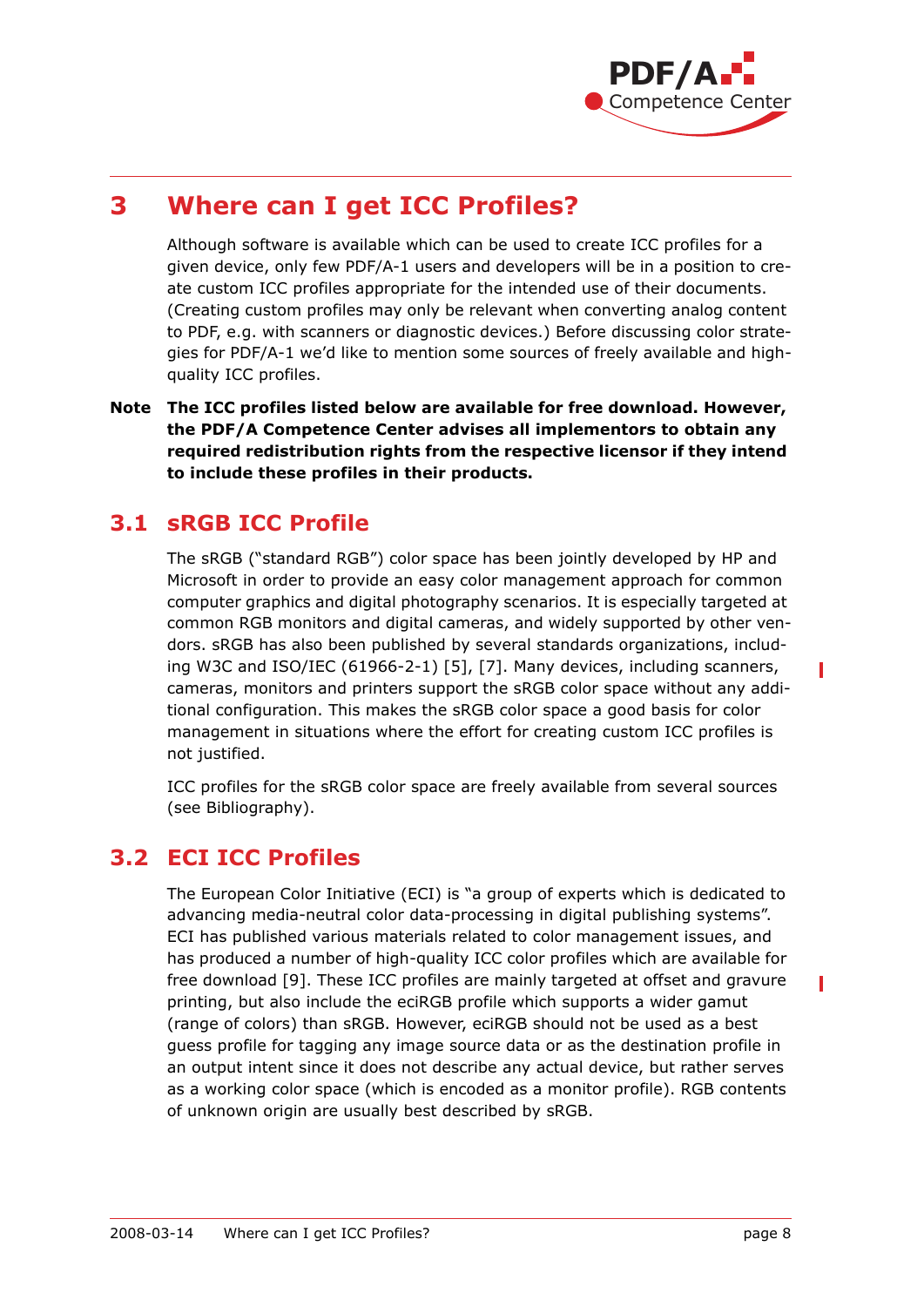

П

#### **3.3 Adobe ICC Profiles**

Adobe makes available RGB and CMYK profiles for free download [\[10\].](#page-11-5) The RGB profiles include Adobe RGB which offers some advantages over sRGB. While sRGB is common in consumer products, Adobe RGB is used e.g. in high-end professional cameras. However, Adobe RGB should not be used as a best guess profile for tagging any image source data or as the destination profile in an output intent since it does not describe any actual device, but rather serves as a working color space (which is encoded as a monitor profile). RGB contents of unknown origin are usually best described by sRGB.

The CMYK profiles cover common international printing conditions, such as SWOP (US), ISO Coated Fogra 27 (Europe), and Japan Web Coated.

#### **3.4 Ifra Profiles for Newspaper Publishing**

Ifra is "the world's leading association for newspaper and media publishing". Ifra is actively involved in the standardization of newspaper printing processes, and publishes grayscale and CMYK ICC profiles [\[11\]](#page-11-6) for newspaper printing operations on the basis of ISO 12647-3.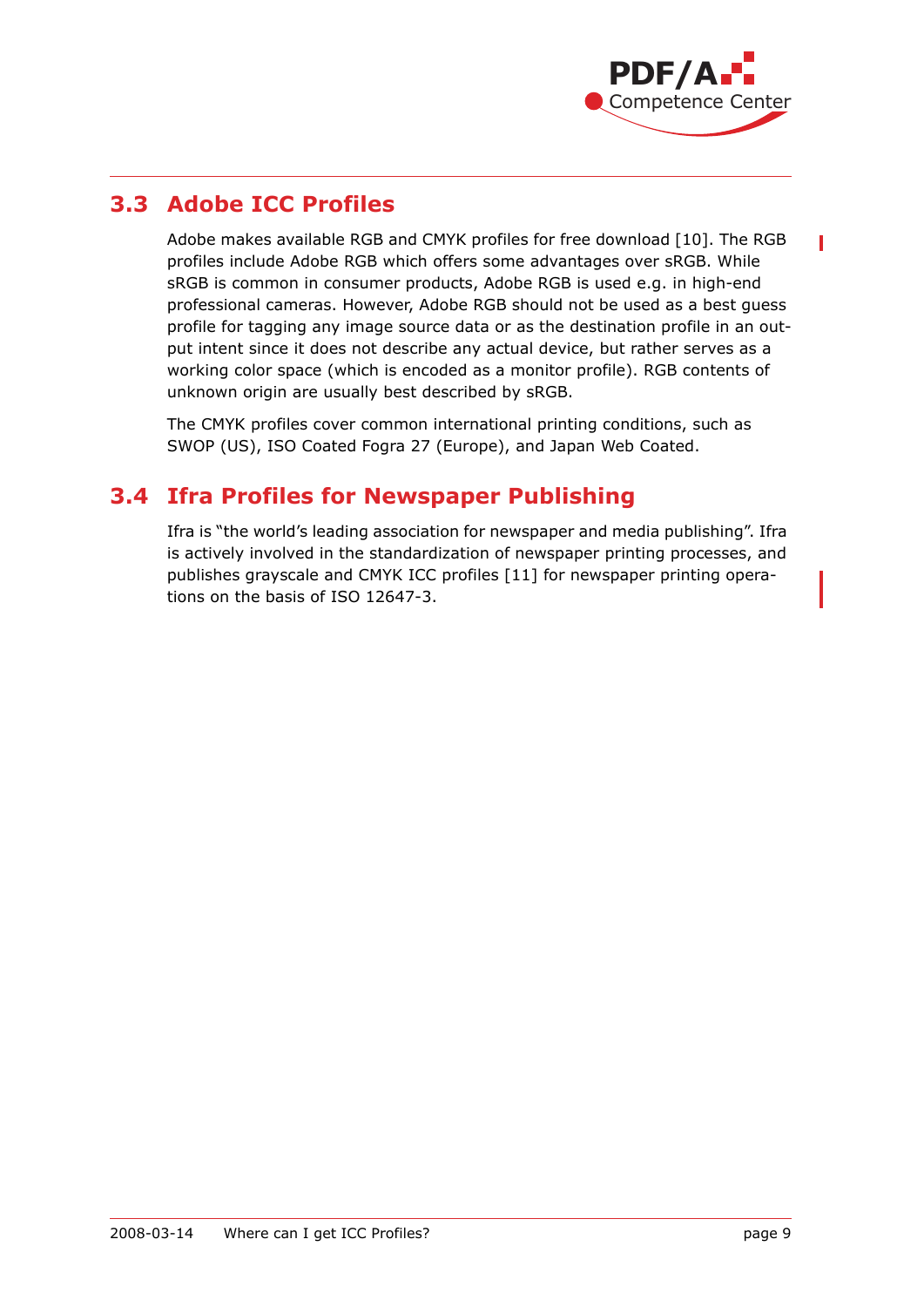

## **4 Color Strategies for PDF/A-1**

#### **4.1 Overview of Color Scenarios**

The table below details which device and CIE-based color spaces can be used in a PDF/A-1 document subject to the choice of output intent. The table assumes that color mapping through default color spaces already happened, i.e. the "color spaces which can be used in the document" refer to the result of these default color space mappings.

A PDF/A-1 document may contain up to one unique PDF/A-1 output intent which must describe either a Grayscale, RGB, or CMYK color space. As detailed in the table below, an RGB output intent excludes the use of DeviceCMYK color, and vice versa (unless suitable default color spaces are present). However, Device-Gray color can be used with any type of output intent.

Special color spaces are not listed in the table; they must be treated according to the respective base or alternate color space. For example, a *Separation* color with an ICCBased alternate color space can always be used, while a Separation color with DeviceCMYK alternate color space requires a CMYK ICC profile as output intent.

|                            | color spaces which can be used in the document: |                   |                  |                   |
|----------------------------|-------------------------------------------------|-------------------|------------------|-------------------|
| PDF/A-1 output intent      | Lab, CalGray,<br>CalRGB,<br><b>ICCBased</b>     | <b>DeviceGray</b> | <b>DeviceRGB</b> | <b>DeviceCMYK</b> |
| none                       | <b>ves</b>                                      |                   |                  |                   |
| Grayscale ICC profile      | yes                                             | yes               |                  |                   |
| RGB ICC profile, e.g. sRGB | yes                                             | yes               | yes              |                   |
| CMYK ICC profile           | yes                                             | yes               |                  | yes               |

#### **4.2 Fully Color-managed Workflow**

In a fully color-managed scenario only device-independent color spaces are used. As a consequence, an output intent is not required for PDF/A-1. In this scenario all raster images are "tagged" with appropriate ICC profiles (which can be provided by a scanner or digital camera, for example), or specified in the device-independent Lab, CalGray, or CalRGB color spaces. Text and vector graphics are also specified in a device-independent manner. For example, black text can be specified as Lab triple (0, 0, 0), as ICCBased gray value 0, or as ICC-Based RGB triple (0, 0, 0).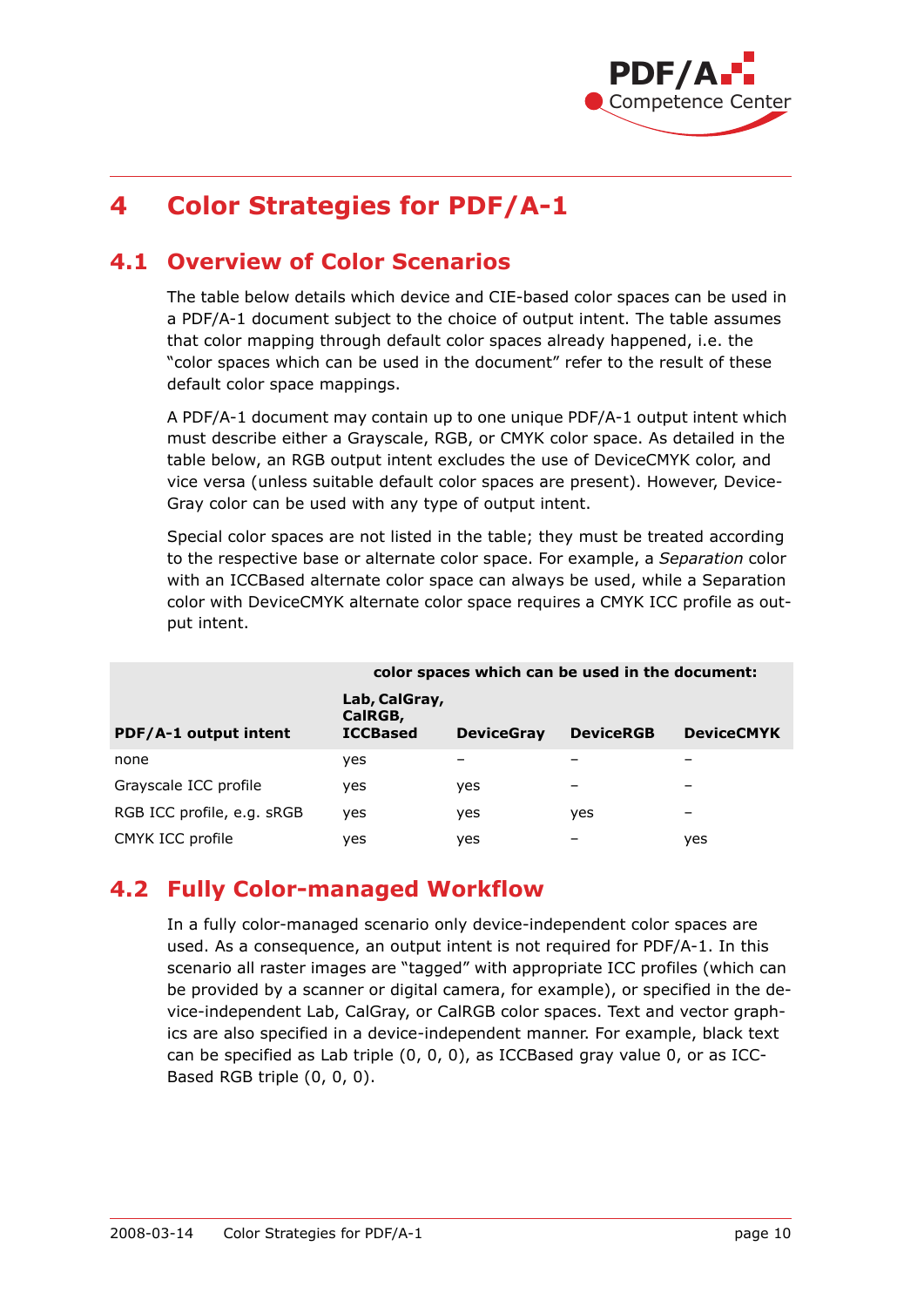

#### **4.3 sRGB ICC Profile as Output Intent**

The easiest approach which will work in many situations is to use an RGB output intent ICC profile, since most color spaces except DeviceCMYK can be used in the document. If PDF annotations specify colors in a C or IC entry (e.g. border color for a link annotation) these colors are always specified in the DeviceRGB color space; PDF 1.4 does not support device-independent color specifications for annotations. Therefore, if the document contains colorized annotations an RGB output intent is required.

Using the sRGB ICC profile as output intent has the advantage of being compatible with a wide range of existing applications and devices. sRGB will also provide good results in situations where no information about the color characteristics of existing data is available.

#### **4.4 Print Files in the Graphic Arts Industry**

PDF documents for high-volume printing (such as magazines, newspapers, sales literature, and catalogues) are generally prepared for a particular printing condition for which an ICC profile is available. This ICC profile can, and should, be used as the output intent's destination profile when creating PDF/A-1 from these documents.

#### **4.5 Mixed Workflows**

The approaches described above can be combined. For example, some parts of the document can be described in device-independent color spaces, while an output intent is still provided since other elements in the document use the DeviceGray, DeviceRGB, or DeviceCMYK color space.

#### **4.6 Recommendations**

- If you don't feel familiar with color management or have Grayscale or RGB image data from unknown sources, use sRGB as destination profile in the PDF/A-1 output intent.
- Archive migration: if you want to convert existing scanned image data (e.g. TIFF) to PDF/A-1, attach the scanner's ICC profile to the image data. If the scanner profile is not available, sRGB can often be used as an approximation.
- If data in the DeviceCMYK color space must be included, use the "ISO coated" ICC profile provided by ECI as source profile for all CMYK data.

Γ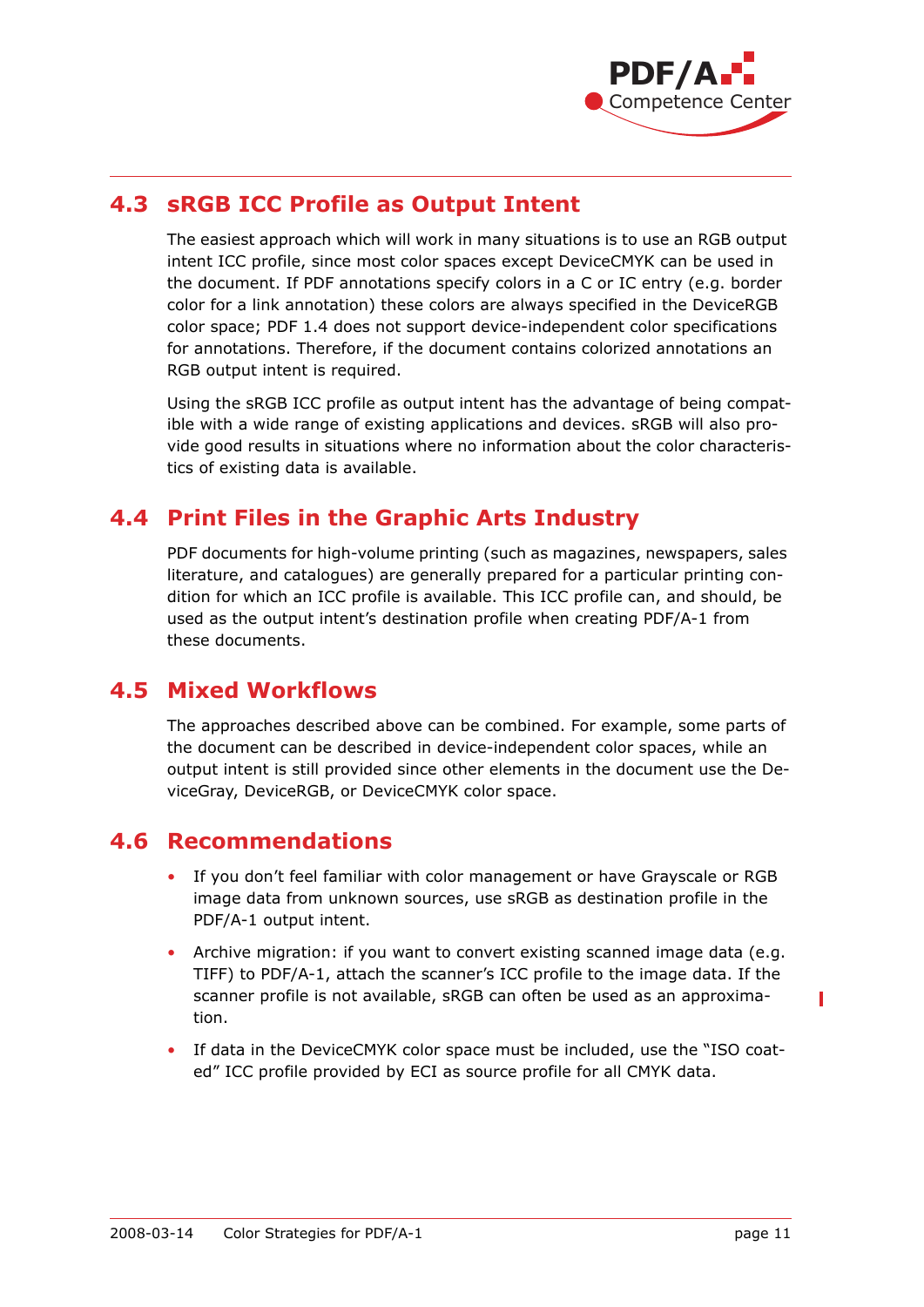

Π

Ī

Use one of the Adobe, ECI, or Ifra ICC profiles as destination profile in the PDF/A-1 output intent if you are creating PDF/A from publication print data (e.g. newspapers or magazines).

## **Bibliography**

- [1] ISO 19005-1:2005: Document management Electronic document file format for long-term preservation (PDF/A-1) [www.iso.ch](http://www.iso.ch)
- [2] ISO 15930: Graphic technology Prepress digital data exchange using PDF (PDF/X)

[www.iso.ch](http://www.iso.ch)

- [3] PDF Reference: Adobe Portable Document Format, Version 1.4, Adobe Systems Incorporated – 3rd ed. (ISBN 0-201-75839-3). [www.aiim.org/documents/standards/PDFreference.pdf](http://www.aiim.org/documents/standards/PDFreference.pdf)
- <span id="page-11-0"></span>[4] Web site of the International color consortium with general information about color management with ICC profiles: [www.color.org](http://www.color.org)
- <span id="page-11-2"></span>[5] sRGB ICC profiles provided by the International Color Consortium [www.color.org/srgbprofiles.html](http://www.color.org/srgbprofiles.html)
- [6] Description of the sRGB standard color space at W3C: [www.w3.org/Graphics/Color/sRGB](http://www.w3.org/Graphics/Color/sRGB)
- <span id="page-11-3"></span>[7] HP Web site with the original sRGB ICC profile: [www.srgb.com/usingsrgb.html](http://www.srgb.com/usingsrgb.html)
- <span id="page-11-1"></span>[8] ISO 15076-1:2005: Image technology colour management — Architecture, profile format and data structure — Part 1: Based on ICC.1:2004-10 [www.iso.ch](http://www.iso.ch)
- <span id="page-11-4"></span>[9]RGB and CMYK ICC profiles for various printing conditions provided by the European Color Initiative (ECI):

```
www.eci.org/eci/en/060_downloads.php
```
- <span id="page-11-5"></span>[10]RGB and CMYK ICC profiles provided by Adobe: [www.adobe.com/support/downloads/iccprofiles/iccprofiles\\_win.html](http://www.adobe.com/support/downloads/iccprofiles/iccprofiles_win.html)
- <span id="page-11-6"></span>[11]Ifra profiles for newspaper publishing:

[www.ifra.com/website/website.nsf/html/CONT\\_CONS\\_DL?OpenDocument&CT-](http://www.ifra.com/website/website.nsf/html/CONT_CONS_DL?OpenDocument&CTDL&xxx&)[DL&xxx&](http://www.ifra.com/website/website.nsf/html/CONT_CONS_DL?OpenDocument&CTDL&xxx&)

Π